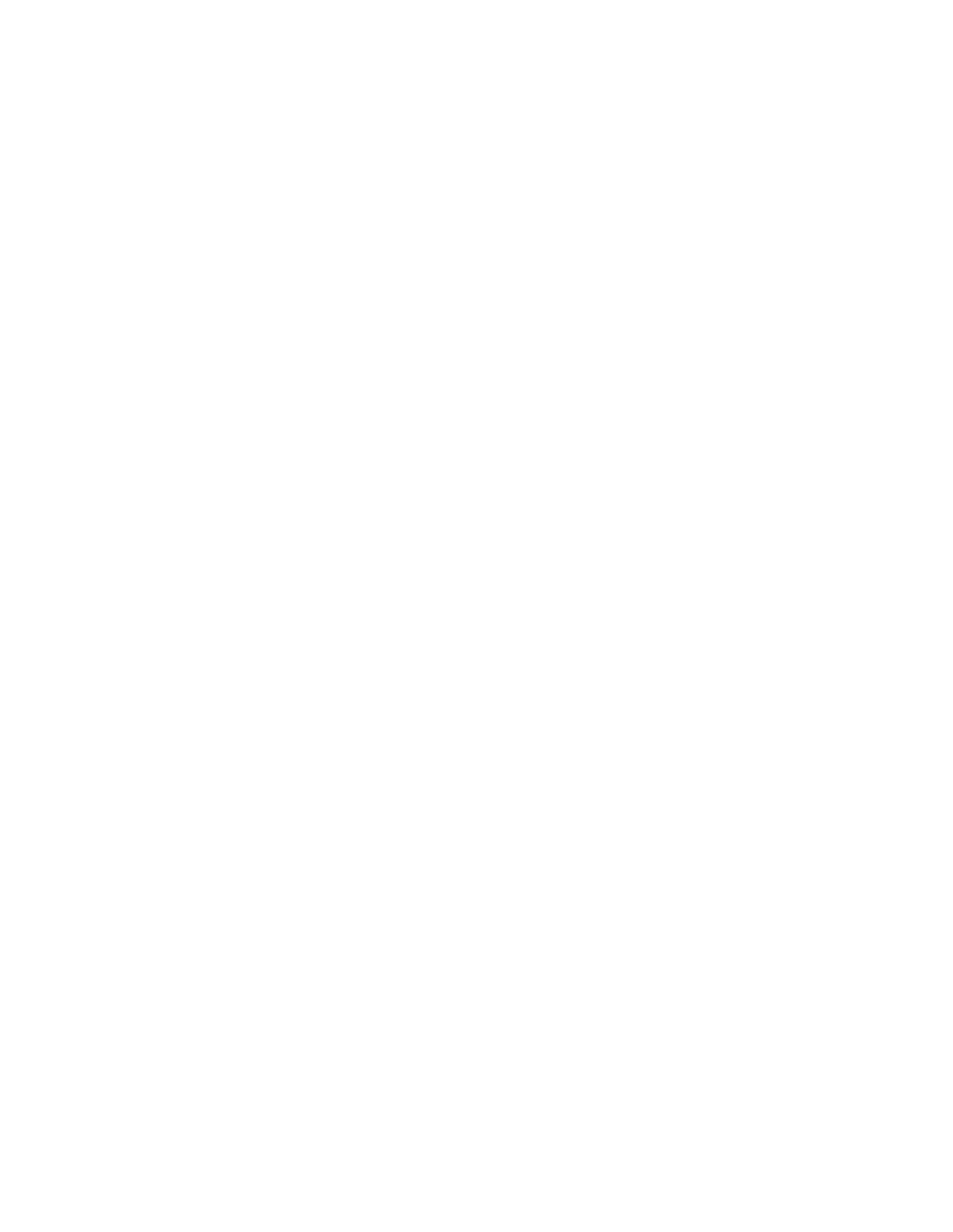# COVID-19 Recovery & Resiliency Plan

# **October 2021 Financial Report**

# TABLE OF CONTENTS

| Title                             | Page           |
|-----------------------------------|----------------|
|                                   |                |
| Summary of Revenues & Expenses    | 1              |
| <b>Emergency Response</b>         | $\overline{2}$ |
| <b>Health Implementation Plan</b> | 3              |
| Recovery & Resiliency Plan        | 4              |
| <b>Other Programs</b>             | $\overline{5}$ |
| <b>Variance Explanations</b>      | $\delta$       |
| <b>Spending Plans</b>             | 8 - 11         |

All financial data is from the City's financial management system. This is an unaudited financial report.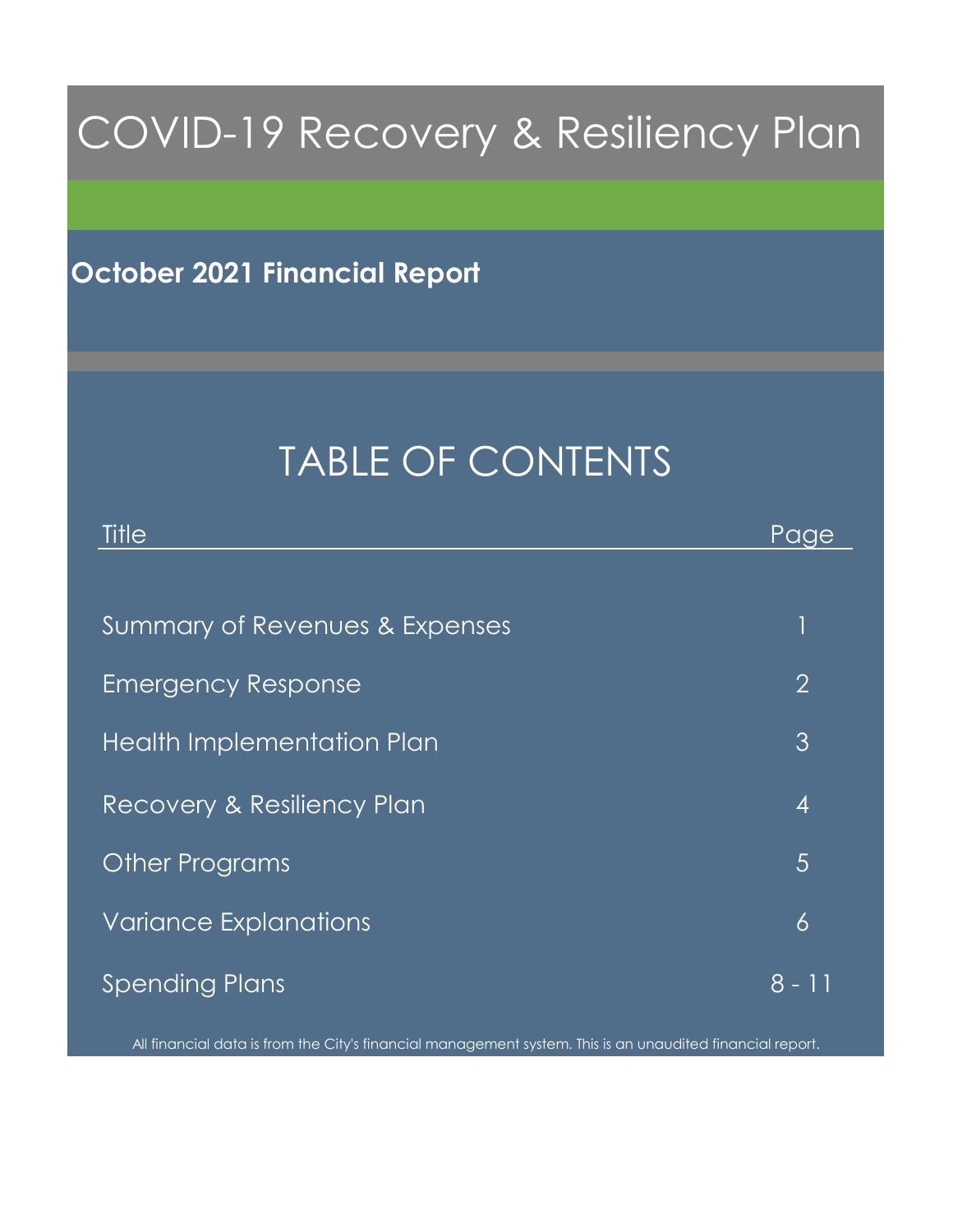October 2021 Financial Report

|  | <b>City of San Antonio</b> |  |
|--|----------------------------|--|
|  |                            |  |

|                         |                                                 |    | <b>Revised Budget</b>       |                    | <b>Plan thru October</b> | <b>Actuals thru October</b> | <b>Variance</b> | $\%$<br>Spent  |
|-------------------------|-------------------------------------------------|----|-----------------------------|--------------------|--------------------------|-----------------------------|-----------------|----------------|
|                         |                                                 |    |                             |                    |                          |                             |                 |                |
|                         | <b>FUNDING SOURCE</b>                           |    |                             |                    |                          |                             |                 |                |
|                         | Coronavirus Relief Fund                         | \$ | 270,713,278 \$              |                    | 270,713,278 \$           | 270,713,278 \$              |                 | 100.0%         |
| $\mathbf{1}$            | <b>General Fund</b>                             |    | 149,610,881                 |                    | 96,643,570               | 84,061,365                  | (12,582,204)    | 56.2%          |
|                         | <b>TIRZ</b>                                     |    | 4,036,233                   |                    | 4,036,233                | 4,036,233                   |                 | 100.0%         |
|                         | San Antonio Housing Trust                       |    | 6,000,000                   |                    | 6,000,000                | 6,000,000                   | $\blacksquare$  | 100.0%         |
| $\mathbf{2}$            | FEMA Reimbursement (100%)                       |    | 8,775,840                   |                    | 5,000,626                | 7,091,468                   | 2,090,842       | 80.8%          |
| $\overline{\mathbf{3}}$ | <b>Bexar County Agreement</b>                   |    | 7,071,720                   |                    | 7,071,720                | 7,466,472                   | 394,752         | 105.6%         |
| $\overline{\mathbf{4}}$ | <b>Other Federal Grants</b>                     |    | 241,390,452                 |                    | 169,017,277              | 167,395,254                 | (1,622,023)     | 69.3%          |
|                         | <b>Donations</b>                                |    | 242,283                     |                    | 242,283                  | 242,283                     |                 | 100.0%         |
|                         | <b>Total Resources</b>                          | \$ | 687,840,686 \$              |                    | 558,724,987 \$           | 547,006,353 \$              | (11, 718, 633)  | 79.5%          |
|                         |                                                 |    |                             |                    |                          |                             |                 |                |
|                         | <b>EXPENSES BY PROGRAM</b>                      |    |                             |                    |                          |                             |                 |                |
|                         | <b>Emergency Response</b>                       |    |                             |                    |                          |                             |                 |                |
|                         | Eligible Payroll, Protective Equipment &        |    |                             |                    |                          |                             |                 |                |
|                         | <b>Supplies</b>                                 | \$ | 175,459,168 \$              |                    | 175,459,168 \$           | 175,459,168 \$              |                 | 100.0%         |
|                         |                                                 |    |                             |                    |                          |                             |                 |                |
|                         | <b>Health Implementation Plan</b>               |    |                             |                    |                          |                             |                 |                |
| 5                       | Metro Health                                    | \$ | 43,123,121 \$               |                    | 38,160,650 \$            | 26,422,890 \$               | 11,737,760      | 61.3%          |
|                         | Fire                                            |    | 5,332,360                   |                    | 5,024,521                | 4,997,738                   | 26,784          | 93.7%          |
| 6                       | <b>COVID-19 Vaccinations</b><br><b>Subtotal</b> | Ś. | 40,673,212<br>89,128,693 \$ |                    | 12,378,487               | 10,993,629<br>42,414,257 \$ | 1,384,858       | 27.0%<br>47.6% |
|                         | <b>Recovery &amp; Resiliency</b>                |    |                             |                    | 55,563,659 \$            |                             | 13,149,402      |                |
|                         | <b>Workforce Development</b>                    | \$ | 60,035,705 \$               |                    | 34,690,523 \$            | 34,920,459 \$               | (229, 936)      | 58.2%          |
| $\overline{7}$          | Housing Security EHAP Ph 1-4                    |    | 139,934,990                 |                    | 139,562,201              | 140,486,581                 | (924, 380)      | 100.4%         |
| 8                       | Housing Security (not including EHAP)           |    | 36,985,447                  |                    | 23,374,351               | 25,707,802                  | (2,333,451)     | 69.5%          |
| 9                       | <b>Small Business</b>                           |    | 52,456,283                  |                    | 52,014,487               | 51,684,573                  | 329,914         | 98.5%          |
| 10                      | Digital Inclusion                               |    | 27,297,546                  |                    | 6,029,291                | 5,631,383                   | 397,908         | 20.6%          |
|                         | <b>Subtotal</b>                                 | Ś. | 316,709,971 \$              |                    | 255,670,853 \$           | 258,430,798 \$              | (2,759,945)     | 81.6%          |
|                         | <b>Other CARES/CRRSA Programs</b>               |    |                             |                    |                          |                             |                 |                |
|                         | Airport                                         | \$ | 61,793,336 \$               |                    | 34,212,793 \$            | 33,886,987 \$               | 325,806         | 54.8%          |
|                         | Child Care Services Program                     |    | 26,902,802                  |                    | 26,902,802               | 26,902,802                  | $\sim$          | 100.0%         |
| 11                      | <b>Public Safety</b>                            |    | 5,770,926                   |                    | 4,817,485                | 3,914,606                   | 902,879         | 67.8%          |
|                         | Head Start and Early Head Start                 |    | 3,971,435                   |                    | 2,357,264                | 2,339,886                   | 17,377          | 58.9%          |
|                         | <b>Senior Nutrition</b>                         |    | 1,323,060                   |                    | 1,323,060                | 1,323,050                   | 10              | 100.0%         |
|                         | Health                                          |    | 5,662,129                   |                    | 1,838,876                | 1,766,297                   | 72,579          | 31.2%          |
|                         | Other                                           |    | 1,119,166                   |                    | 579,028                  | 568,503                     | 10,525          | 50.8%          |
|                         | <b>Subtotal</b>                                 | \$ | 106,542,854 \$              |                    | 72,031,308 \$            | 70,702,131 \$               | 1,329,177       | 66.4%          |
|                         | <b>Total Expenditures</b>                       | \$ | 687,840,686                 | $\dot{\mathsf{s}}$ | 558,724,987              | \$<br>547,006,353 \$        | 11,718,633      | 79.5%          |
|                         |                                                 |    |                             |                    |                          |                             |                 |                |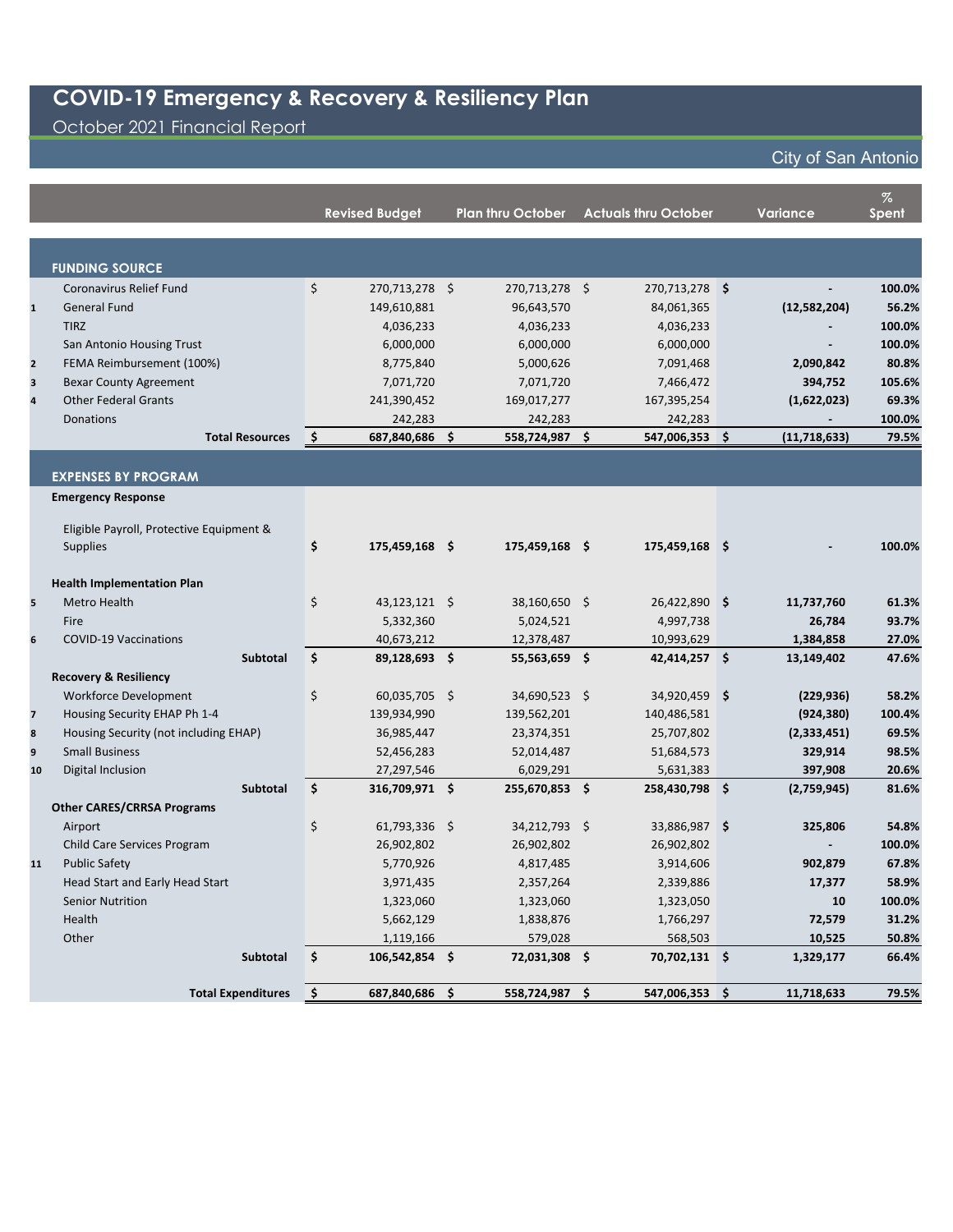October 2021 Financial Report

|                                             | <b>Budget</b>        | <b>Plan thru October</b> |    | <b>Actuals thru</b><br>October |   | Variance                     | $\%$<br><b>Spent</b> |
|---------------------------------------------|----------------------|--------------------------|----|--------------------------------|---|------------------------------|----------------------|
| <b>EMERGENCY RESPONSE</b>                   |                      |                          |    |                                |   |                              |                      |
| <b>Eligible Payroll</b>                     |                      |                          |    |                                |   |                              |                      |
| <b>Fire Payroll</b>                         | \$<br>143,403,064 \$ | 143,403,064              | -S | 143,403,064                    | S | $\overline{\phantom{a}}$     | 100.0%               |
| <b>Health Payroll</b>                       | 3,633,560            | 3,633,560                |    | 3,633,560                      |   | $\overline{\phantom{a}}$     | 100.0%               |
| Police Payroll                              | 2,419,263            | 2,419,263                |    | 2,419,263                      |   | $\overline{\phantom{a}}$     | 100.0%               |
| All Other Departments                       | 12,424,775           | 12,424,775               |    | 12,424,775                     |   | $\overline{\phantom{a}}$     | 100.0%               |
| <b>City PPE &amp; Supplies</b>              | 9,830,521            | 9,830,521                |    | 9,830,521                      |   | $\overline{\phantom{a}}$     | 100.0%               |
| <b>EOC Operations &amp; Isolation Units</b> | 2,338,480            | 2,338,480                |    | 2,338,480                      |   | ٠                            | 100.0%               |
| <b>Solid Waste Excess Tonnage</b>           | 1,409,505            | 1,409,505                |    | 1,409,505                      |   | $\overline{\phantom{a}}$     | 100.0%               |
| <b>Total City Emergency Response</b>        | 175,459,168          | 175.459.168              |    | 175,459,168                    |   | $\qquad \qquad \blacksquare$ | 100.0%               |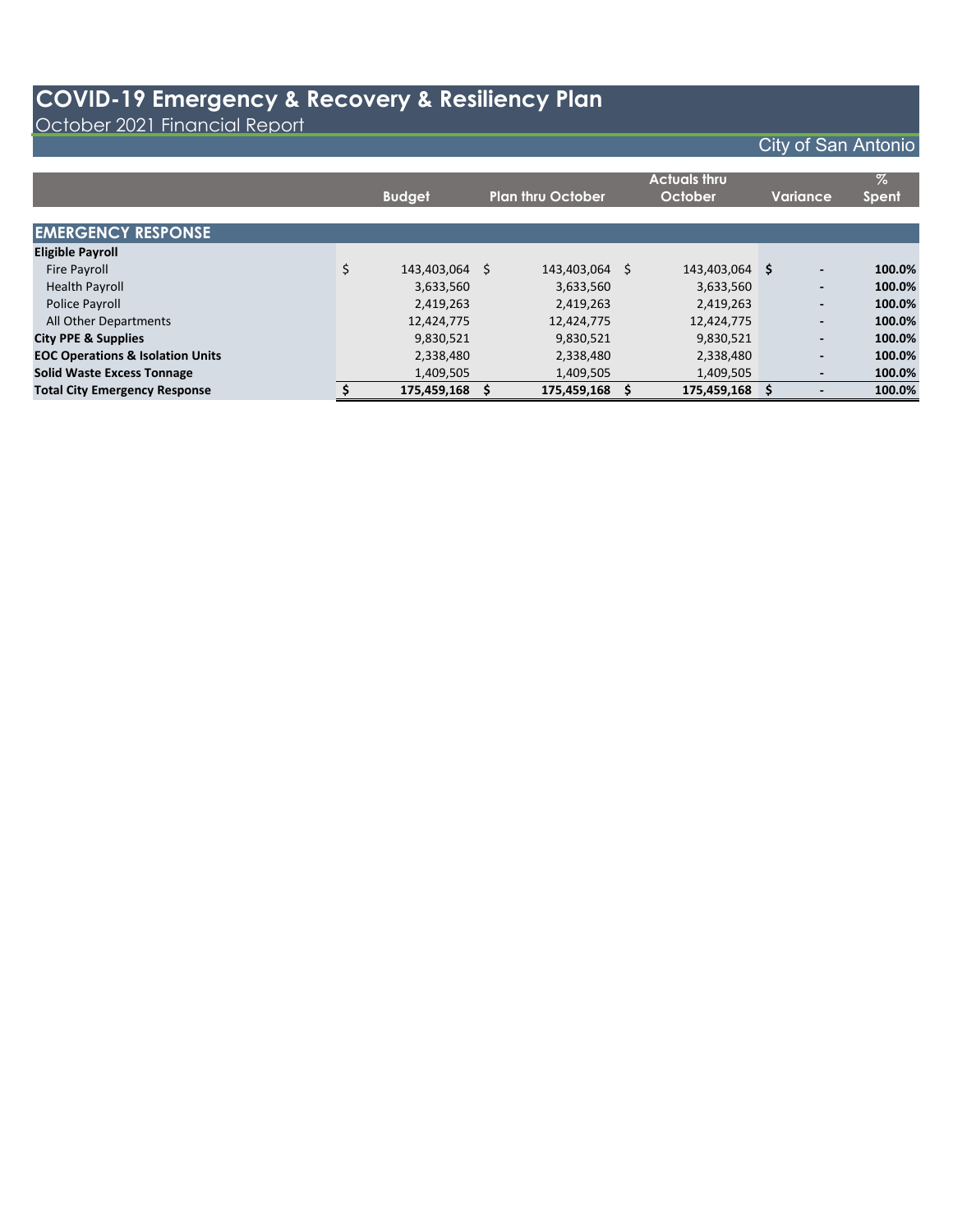October 2021 Financial Report

|                                           | <b>Budget</b>      | <b>Plan thru October</b> |    | <b>Actuals thru</b><br>October |      | <b>Variance</b> | $\%$<br><b>Spent</b> |
|-------------------------------------------|--------------------|--------------------------|----|--------------------------------|------|-----------------|----------------------|
| <b>HEALTH IMPLEMENTATION PLAN</b>         |                    |                          |    |                                |      |                 |                      |
| <b>Metro Health Department</b>            |                    |                          |    |                                |      |                 |                      |
| COVID-19 Project Management               | \$<br>4,705,276 \$ | 4,705,276 \$             |    | $4,662,326$ \$                 |      | 42,950          | 99.1%                |
| <b>COVID-19 Testing Task Force</b>        | 19,022,536         | 17,870,036               |    | 7,773,485                      |      | 10,096,551      | 40.9%                |
| COVID-19 Main COVID Hotline               | 62,411             | 62,411                   |    | 62,411                         |      |                 | 100.0%               |
| COVID-19 Media Relations & Communication  | 3,188,218          | 3,178,218                |    | 2,339,604                      |      | 838,615         | 73.4%                |
| COVID-19 Community Health & Prevention    | 403,092            | 403,092                  |    | 403,092                        |      |                 | 100.0%               |
| COVID-19 Data Management                  | 603,093            | 603,093                  |    | 603,093                        |      |                 | 100.0%               |
| COVID-19 COVID Case Investigation Team    | 12,278,781         | 8,555,338                |    | 8,120,035                      |      | 435,303         | 66.1%                |
| <b>COVID-19 Contact Tracing</b>           | 799,069            | 799,069                  |    | 789,332                        |      | 9,736           | 98.8%                |
| COVID-19 Congregate Settings              | 810,651            | 810,651                  |    | 810,414                        |      | 238             | 100.0%               |
| COVID-19 Provider Hotline                 | 47,624             | 47,624                   |    | 47,624                         |      | 0               | 100.0%               |
| COVID-19 Provider Relations & Epi Hotline | 105,839            | 105,839                  |    | 105,839                        |      | $\bf{0}$        | 100.0%               |
| <b>COVID-19 PHEP Support</b>              | 172,875            | 172,875                  |    | 138,129                        |      | 34,746          | 79.9%                |
| COVID-19 Research                         | 434,128            | 434,128                  |    | 434,128                        |      |                 | 100.0%               |
| <b>COVID-19 Mass Vaccination Clinic</b>   | 489,528            | 413,000                  |    | 133,378                        |      | 279,622         | 27.2%                |
| <b>Total</b>                              | \$<br>43,123,121   | \$<br>38,160,650         | Ś. | 26,422,890                     | - \$ | 11,737,760      | 61.3%                |
|                                           |                    |                          |    |                                |      |                 |                      |
| <b>HEALTH IMPLEMENTATION PLAN</b>         |                    |                          |    |                                |      |                 |                      |
| <b>Fire Department</b>                    |                    |                          |    |                                |      |                 |                      |
| <b>Decontamination Equipment</b>          | \$<br>76,880 \$    | 76,880 \$                |    | 76,880 \$                      |      |                 | 100.0%               |
| Fire & EMS Vehicle Equipment              | 300,853            | 300,853                  |    | 300,853                        |      |                 | 100.0%               |
| <b>MIH Equipment</b>                      | 300,051            | 300,051                  |    | 300,051                        |      |                 | 100.0%               |
| <b>MIH Medications</b>                    | 1,087              | 1,087                    |    | 1,087                          |      |                 | 100.0%               |
| Protective Personnel Equipment            | 301,305            | 301,305                  |    | 301,305                        |      |                 | 100.0%               |
| SAFD First Responder Payroll              | 3,737,838          | 3,430,000                |    | 3,403,216                      |      | 26,784          | 91.0%                |
| <b>Testing Mobile Unit</b>                | 614,346            | 614,346                  |    | 614,346                        |      |                 | 100.0%               |
| <b>Total</b>                              | \$<br>5,332,360    | \$<br>5,024,521          | \$ | 4,997,738                      | Ŝ.   | 26.784          | 93.7%                |

| <b>COVID-19 VACCINATION PLAN</b>       |            |            |              |           |       |
|----------------------------------------|------------|------------|--------------|-----------|-------|
| <b>Fire, Police &amp; Metro Health</b> |            |            |              |           |       |
| <b>COVID-19 Mass Vaccinations</b>      | 15,853,417 | 7,864,492  | 7,540,485 \$ | 324,007   | 47.6% |
| <b>Mobile Vaccinations</b>             | 20,830,057 | 2,576,877  | 2,064,446    | 512.431   | 9.9%  |
| <b>Homebound Vaccinations</b>          | 3,989,738  | 1,937,118  | 1,388,698    | 548,420   | 34.8% |
| <b>Total</b>                           | 40,673,212 | 12,378,487 | 10,993,629   | 1,384,858 | 27.0% |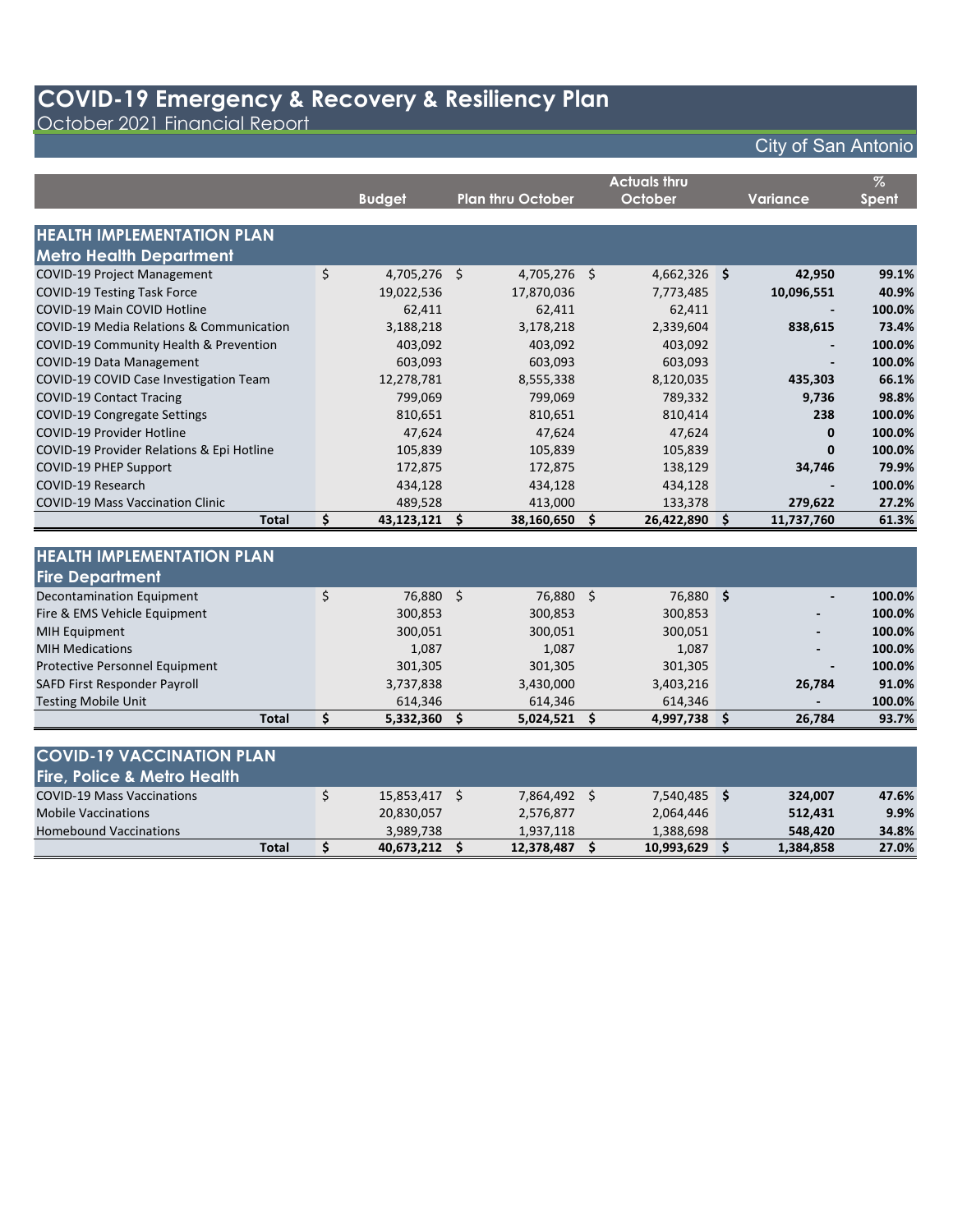## October 2021 Financial Report

|                                           |                     |                          |      | <b>Actuals thru</b> |      |                 | $\%$         |
|-------------------------------------------|---------------------|--------------------------|------|---------------------|------|-----------------|--------------|
|                                           | <b>Budget</b>       | <b>Plan thru October</b> |      | October             |      | <b>Variance</b> | <b>Spent</b> |
|                                           |                     |                          |      |                     |      |                 |              |
| <b>WORKFORCE DEVELOPMENT</b>              |                     |                          |      |                     |      |                 |              |
| WF Dev Training & Development             | \$<br>59,835,061 \$ | 34,489,879 \$            |      | 34,719,815 \$       |      | (229, 936)      | 58.0%        |
| <b>WF Dev Childcare</b>                   | 200,644             | 200,644                  |      | 200,644             |      |                 | 100.0%       |
| <b>Total</b>                              | \$<br>60,035,705    | \$<br>34,690,523 \$      |      | 34,920,459 \$       |      | (229, 936)      | 58.2%        |
|                                           |                     |                          |      |                     |      |                 |              |
| <b>HOUSING SECURITY</b>                   |                     |                          |      |                     |      |                 |              |
| <b>Housing Sec Domestic Violence</b>      | \$<br>3,300,000 \$  | $2,658,231$ \$           |      | $2,466,176$ \$      |      | 192,055         | 74.7%        |
| Housing Sec Fam Ind Initiative            | 3,967,514           | 3,967,514                |      | 3,967,514           |      |                 | 100.0%       |
| Housing Sec Fin Recovery Hub              | 3,518,587           | 3,116,425                |      | 3,042,606           |      | 73,819          | 86.5%        |
| Housing Sec D2D Engagement                | 117,745             | 117,745                  |      | 117,745             |      |                 | 100.0%       |
| Housing Sec Homeless Shelter              | 24,121,441          | 11,752,958               |      | 14,502,601          |      | (2,749,643)     | 60.1%        |
| Housing Sec COVID Migrant Operation       | 13,198              | 13,198                   |      | 13,198              |      |                 | 100.0%       |
| Emergency Housing Assistance (Ph1 to 4)   | 139,934,990         | 139,562,201              |      | 140,486,581         |      | (924, 380)      | 100.4%       |
| Housing Sec Rec Resource Center           | 187,563             | 187,563                  |      | 187,563             |      |                 | 100.0%       |
| Housing Sec Right to Counsel              | 747,620             | 548,938                  |      | 398,620             |      | 150,318         | 53.3%        |
| <b>Housing Sec Utility Assistance</b>     | 411,779             | 411,779                  |      | 411,779             |      |                 | 100.0%       |
| Housing Sec TX Eviction Diversion Program | 600,000             | 600,000                  |      | 600,000             |      |                 | 100.0%       |
| <b>Total</b>                              | \$<br>176,920,437   | \$<br>162,936,552 \$     |      | 166,194,383         | \$   | (3, 257, 831)   | 93.9%        |
|                                           |                     |                          |      |                     |      |                 |              |
| <b>SMALL BUSINESS</b>                     |                     |                          |      |                     |      |                 |              |
| Small Biz Microbiz Support                | \$<br>32,000,000 \$ | 32,000,000 \$            |      | 32,000,000 \$       |      |                 | 100.0%       |
| <b>Small Biz Hospitality Grants</b>       | 14,007,356          | 14,007,356               |      | 13,931,482          |      | 75,874          | 99.5%        |
| Small Biz D2D Engagement                  | 922,958             | 922,958                  |      | 922,958             |      |                 | 100.0%       |
| Small Biz Prot Equip & Sanitizer          | 1,927,811           | 1,927,811                |      | 1,927,811           |      |                 | 100.0%       |
| Small Biz Fin Recovery Hub                | 200,000             | 200,000                  |      | 200,000             |      |                 | 100.0%       |
| <b>Small Biz Job Training</b>             | 792,000             | 350,204                  |      | 96,163              |      | 254,041         | 12.1%        |
| Small Biz Arts Support                    | 2,606,158           | 2,606,158                |      | 2,606,158           |      |                 | 100.0%       |
| <b>Total</b>                              | \$<br>52,456,283    | \$<br>52,014,487 \$      |      | 51,684,573 \$       |      | 329,914         | 98.5%        |
|                                           |                     |                          |      |                     |      |                 |              |
| <b>DIGITAL INCLUSION</b>                  |                     |                          |      |                     |      |                 |              |
| Dig Inc Core Inf & Fiber Connections      | \$<br>4,000,000 \$  |                          | $-5$ |                     | $-5$ |                 | 0.0%         |
| Dig Inc Network Access & Wireless Mesh    | 14,626,015          | 2,139,013                |      | 2,177,269           |      | (38, 256)       | 14.9%        |
| Dig Inc Student Home Connection           | 8,398,159           | 3,616,906                |      | 3,180,742           |      | 436,164         | 37.9%        |
| Dig Inc Recovery Portal                   | 273,372             | 273,372                  |      | 273,372             |      |                 | 100.0%       |
| <b>Total</b>                              | \$<br>27,297,546    | \$<br>6,029,291 \$       |      | 5,631,383 \$        |      | 397,908         | 20.6%        |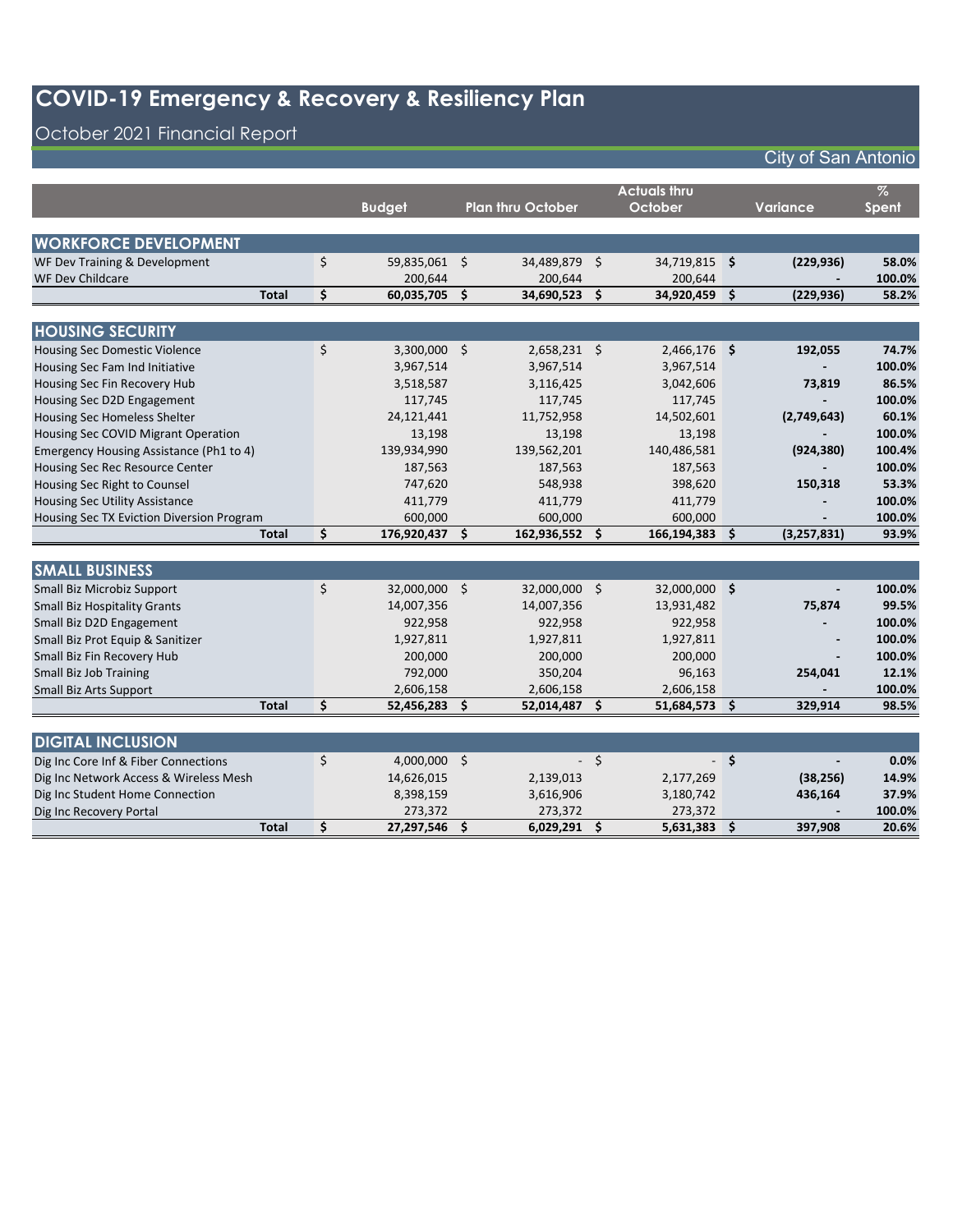October 2021 Financial Report

|                                                                                                         |          |                      |                          | <b>Actuals thru</b>  |                | %               |
|---------------------------------------------------------------------------------------------------------|----------|----------------------|--------------------------|----------------------|----------------|-----------------|
|                                                                                                         |          | <b>Budget</b>        | <b>Plan thru October</b> | October              | Variance       | Spent           |
|                                                                                                         |          |                      |                          |                      |                |                 |
| <b>AIRPORT</b>                                                                                          |          |                      |                          |                      |                |                 |
| <b>CARES Act Airports - Operating</b>                                                                   | \$       | 39,708,109 \$        | 24,987,817 \$            | 24,692,441 \$        | 295,376        | 62.2%           |
| <b>CARES Act Airports - Capital</b>                                                                     |          | 10,837,498           |                          |                      |                | 0.0%            |
|                                                                                                         |          |                      |                          |                      |                |                 |
| <b>CARES Act Airports - Stinson</b>                                                                     |          | 30,000               | 30,000                   |                      | 30,000         | 0.0%            |
| <b>CRRSA Aviation - Operating</b>                                                                       |          | 10,084,776           | 8,119,185                | 8,118,755            | 430            | 80.5%           |
| <b>CRRSA Aviation - Stinson</b>                                                                         |          | 57,162               |                          |                      |                | 0.0%            |
| <b>CRRSA Aviation - Concessions</b>                                                                     |          | 1,075,791            | 1,075,791                | 1,075,791            |                | 100.0%          |
|                                                                                                         | Total \$ | $61,793,336$ \$      | 34,212,793 \$            | 33,886,987 \$        | 325,806        | 54.8%           |
|                                                                                                         |          |                      |                          |                      |                |                 |
| CHILD CARE AND DEVELOPMENT BLOCK GRANT                                                                  |          |                      |                          |                      |                |                 |
|                                                                                                         |          |                      |                          |                      |                |                 |
| Child Care and Development Block Grant                                                                  | \$       | 26,902,802 \$        | 26,902,802 \$            | 26,902,802 \$        | $\blacksquare$ | 100.0%          |
|                                                                                                         |          |                      |                          |                      |                |                 |
| <b>PUBLIC SAFETY</b>                                                                                    |          |                      |                          |                      |                |                 |
| Public Safety - Byrne JAG                                                                               | \$       | 2,331,581 \$         | $1,844,028$ \$           | $971,657$ \$         | 872,371        | 41.7%           |
| <b>EMS</b> - Relief Fund for Healthcare Providers<br>Coronavirus Emergency Supplemental Funding Program |          | 393,484<br>2,688,293 | 179,214<br>2,688,293     | 148,707<br>2,688,293 | 30,507         | 37.8%<br>100.0% |
| Assistance to Firefighters - COVID-19 Supplemental                                                      |          | 357,568              | 105,950                  | 105,948              | $\overline{2}$ | 29.6%           |
|                                                                                                         | Total \$ | 5,770,926 \$         | 4,817,485 \$             | 3,914,606 \$         | 902,879        | 67.8%           |
|                                                                                                         |          |                      |                          |                      |                |                 |
|                                                                                                         |          |                      |                          |                      |                |                 |
| <b>HEAD START &amp; EARLY HEAD START</b>                                                                |          |                      |                          |                      |                |                 |
| Head Start 20-21 COVID-19                                                                               | \$       | 2,653,999 \$         | $2,050,788$ \$           | 2,050,788 \$         |                | 77.3%           |
| Head Start 21-23 COVID-19                                                                               |          | 1,010,960            |                          | 32,245               | (32, 245)      | 3.2%            |
| Early Head Start-CCP 19-20 COVID                                                                        |          | 189,822              | 189,822                  | 161,035              | 28,787         | 84.8%           |
| Early Head Start                                                                                        |          | 116,654              | 116,654                  | 95,819               | 20,835         | 82.1%           |
|                                                                                                         | Total \$ | $3,971,435$ \$       | $2,357,264$ \$           | 2,339,886 \$         | 17,377         | 58.9%           |
|                                                                                                         |          |                      |                          |                      |                |                 |
| <b>SENIOR NUTRITION GRANT</b>                                                                           |          |                      |                          |                      |                |                 |
| FFCRA Senior Nutrition 19-2020                                                                          | \$       | 437,060 \$           | 437,060 \$               | 437,055 \$           | 5              | 100.0%          |
| <b>Senior Nutrition Program-CARES</b>                                                                   |          | 886,000              | 886,000                  | 885,995              | 5              | 100.0%          |
|                                                                                                         | Total \$ | 1,323,060 \$         | 1,323,060 \$             | 1,323,050 \$         | 10             | 100.0%          |
|                                                                                                         |          |                      |                          |                      |                |                 |
| <b>HEALTH GRANTS</b>                                                                                    |          |                      |                          |                      |                |                 |
| Health COVID Epi & Laboratory Grant                                                                     | \$       | $4,115,851$ \$       | 657,636 \$               | 862,227 \$           | (204, 591)     | 20.9%           |
| Health COVID Immunization Grant                                                                         |          | 617,269              | 617,269                  | 346,414              | 270,855        | 56.1%           |
| <b>Health COVID Immunization Grant</b>                                                                  |          | 929,009              | 563,971                  | 557,656              | 6,315          | 60.0%           |
|                                                                                                         | Total \$ | $5,662,129$ \$       | 1,838,876 \$             | $1,766,297$ \$       | 72,579         | 31.2%           |
|                                                                                                         |          |                      |                          |                      |                |                 |
| <b>OTHER GRANTS</b>                                                                                     |          |                      |                          |                      |                |                 |
| Other - Texas State Library Archives                                                                    | \$       | 50,000 \$            | 50,000 \$                | 50,000 \$            |                | 100.0%          |
| Other - Cities for Financial Empowerment                                                                |          | 80,000               | 80,000                   | 79,502               | 498            | 99.4%           |
| Other - San Antonio Area Foundation COVID Grant                                                         |          | 50,000               | 50,000                   | 50,000               |                | 100.0%          |
| Other - Humanities Texas Relief Grant                                                                   |          | 5,000                | 5,000                    | 5,000                |                | 100.0%          |
| Other-SABCC Donation to COVID-19 Response                                                               |          | 1,500                | 1,500                    |                      | 1,500          | 0.0%            |
| Racial and Ethnic Approaches to Community Health (REACH)                                                |          | 198,000              | 150,892                  | 159,045              | (8, 153)       | 80.3%           |
| <b>REACH Supplemental</b>                                                                               |          | 629,640              | 136,610                  | 119,931              | 16,679         | 19.0%           |
| FY 2020 CSBG Program Supplemental                                                                       |          | 105,026              | 105,026                  | 105,026              |                | 100.0%          |
|                                                                                                         | Total \$ | $1,119,166$ \$       | 579,028 \$               | $568,503$ \$         | 10,525         | 50.8%           |
|                                                                                                         |          |                      |                          |                      |                |                 |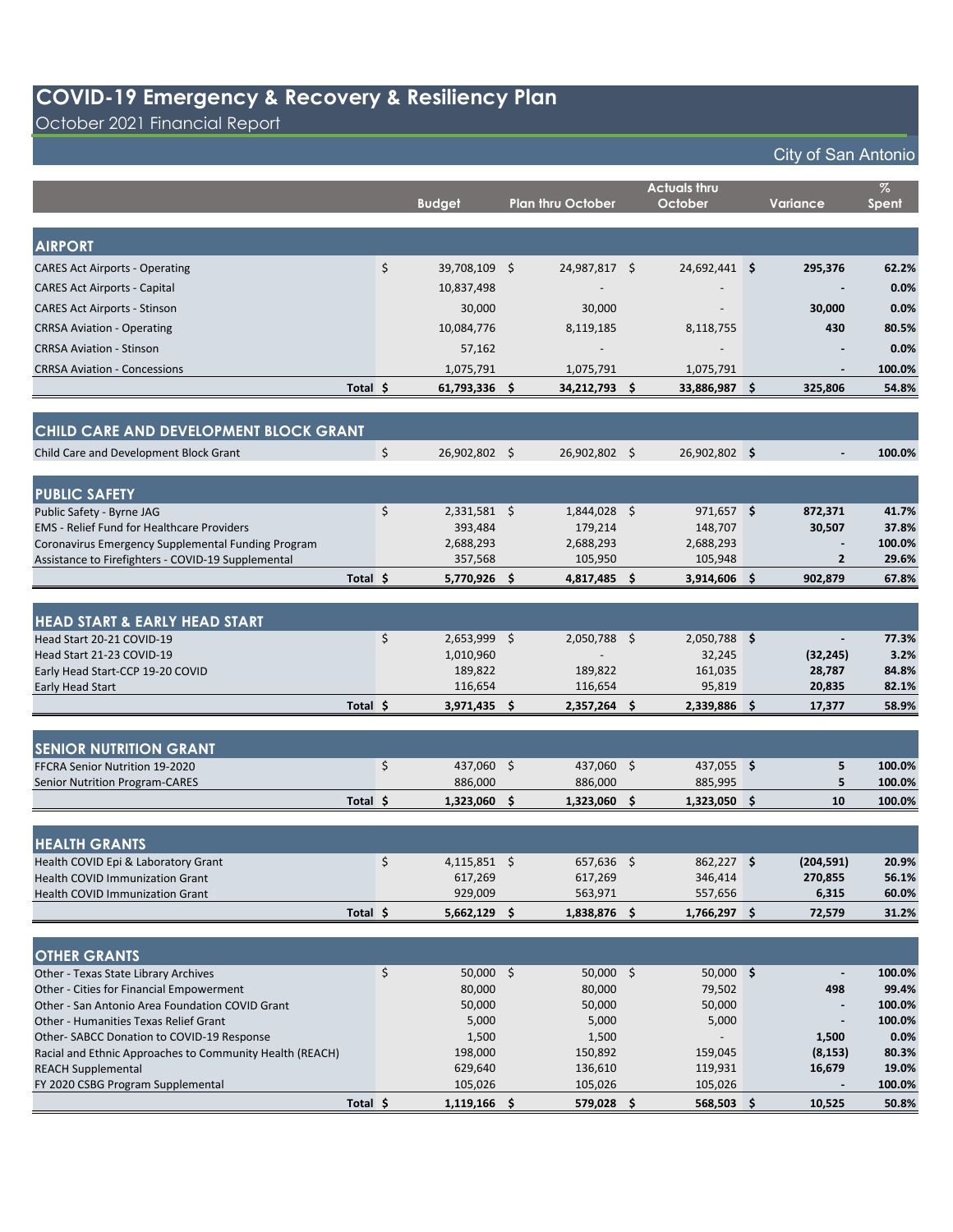#### Financial Report

City of San Antonio

#### **Variance Explanations**

1 The variance in the spending of General Fund resources is the result of the savings in the Health Implementation Plan as described in note 5 and delay in spending under Digital Inclusion as indicated in note 10.

 $\mathfrak{p}$ The variance in the spending of FEMA resources is due \$3.0M in Non-Congregate Sheltering (Hotels) expenses to service the unhoused over the original approved budget of \$1.2M as described in note 8. Council item scheduled in December to approve an additional \$5M in FEMA funding for Non-Congregate Sheltering to cover services through December 2021.

3 The variance is due to continued spending ahead of a November council action to accept another \$4.4M.

4 The variance in the spending of Other Federal Grant resources is due to a delay in spending in the Health Implementation Plan, as described in note 5 as well as a delay in Public Safety grant spending under Other CARES/CRRSA grants as described in note 11.

5 The favorable variance is due to the State's previous funding for testing and fewer tests conducted since March. The State ceased and transferred operations to Curative and Davaco to process and bill through insurance or their own grant programs. The City anticipated that over 500K tests would be completed by the end of the fiscal year, however less than 100K tests were completed due to the State's Assistance and needs of the community.

6 The favorable variance is due the State's previous support for staffing at the Alamodome for Mass Vaccinations. CDC provided the City with Covid-19 vaccination grants with an eligibility period that extends thru June 2024.

7 The unfavorable variance is due to a continued need of Housing Assistance for both San Antonio and Bexar County residences above monthly plan projections. Bexar County has arranged for the City to receive an additional \$4.4M in federal funds to assist eligible residents. This amendment went to City Council on November 18th and will be reflected in next month's report.

8 The unfavorable variance is due to a continued need of assistance above monthly plan projections and utilizing eligible FEMA funds first in order to prolong the grant awards received.

9 The variance is due to delay in receipt of invoices from third party administrators as they finalize program enrollment.

10 target of 50 neighborhoods was reduced by 35 due to limited assets to build off on or the City's inability to leverage SAISD's network because of e-rate The variance is due to a delay in spending initial plan estimates due to a) scope changes; and b) various ISD withdrawals from the program. The original restrictions that would compromise guaranteed repetitive funds provided to them.

11 currently requesting an extension and reprogramming of funds from the grantor. Police anticipates a response by the grantor by the end of December The variance is due to Police utilizing Coronavirus Relief funds instead of the JAG grant. This grant expires in December 2021 and the department is 2021.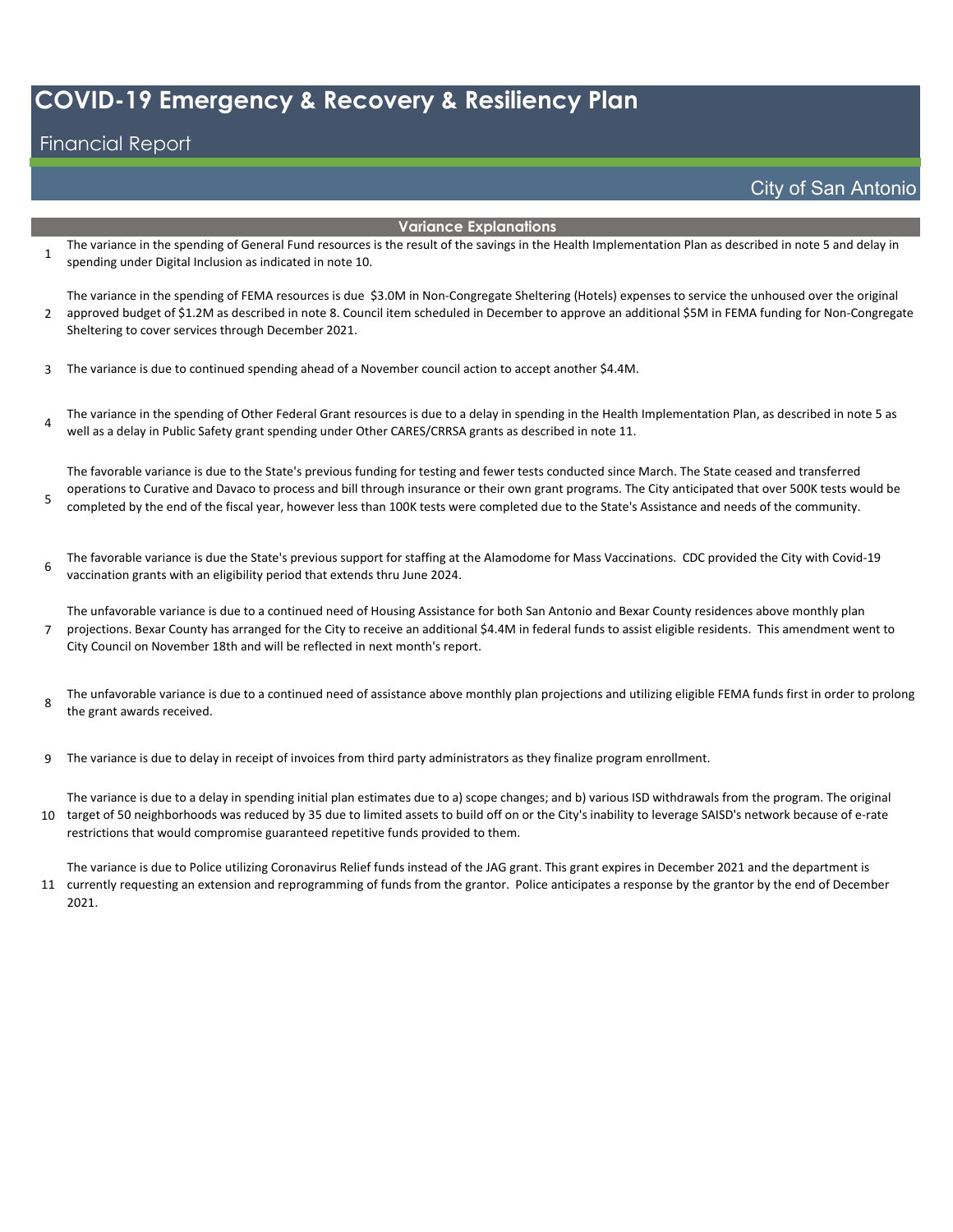#### Spending Plan by Program

City of San Antonio







2023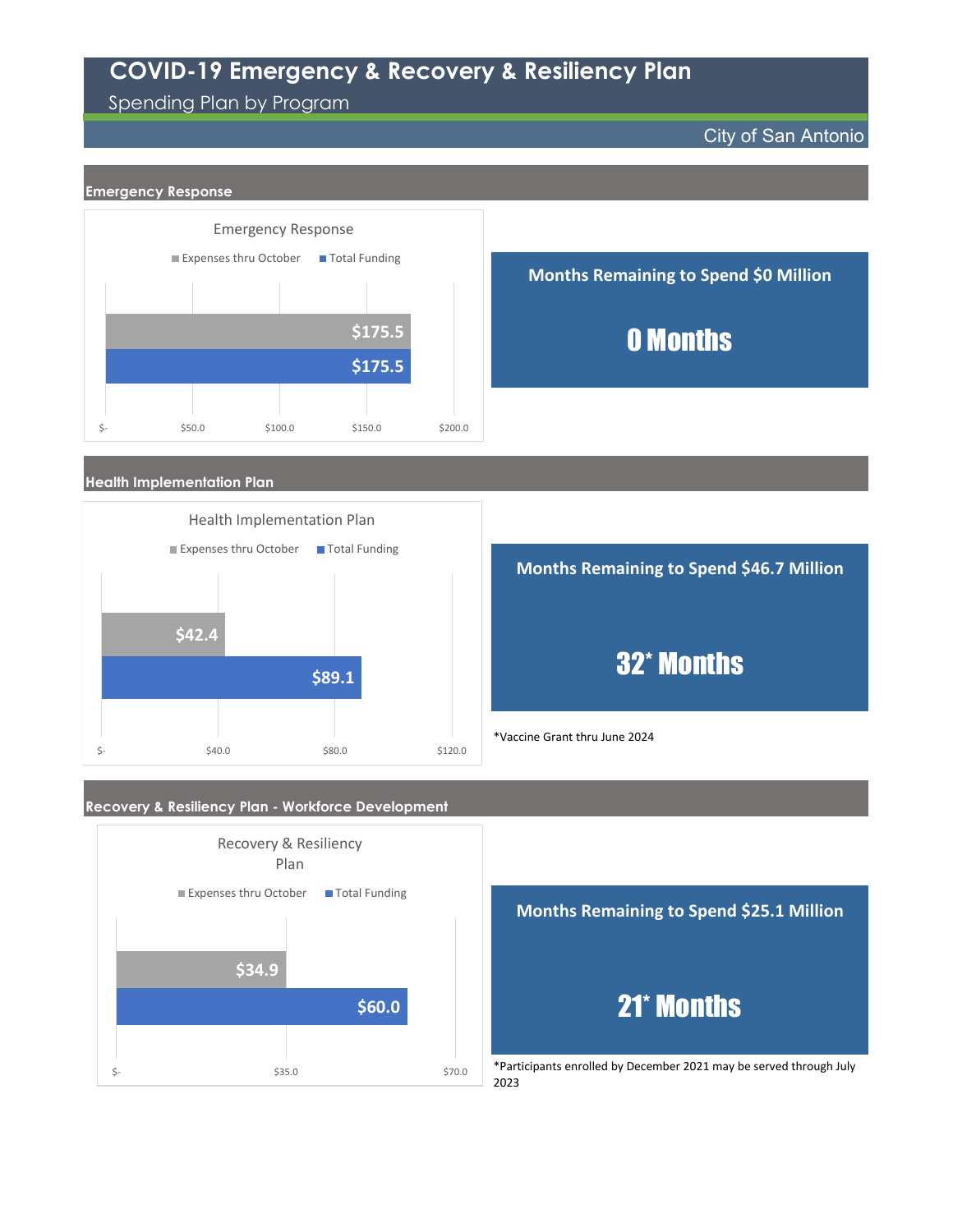Spending Plan by Program

 $$40.0$  \$40.0

City of San Antonio



\*Participants enrolled by December 2021 may be served through April 2022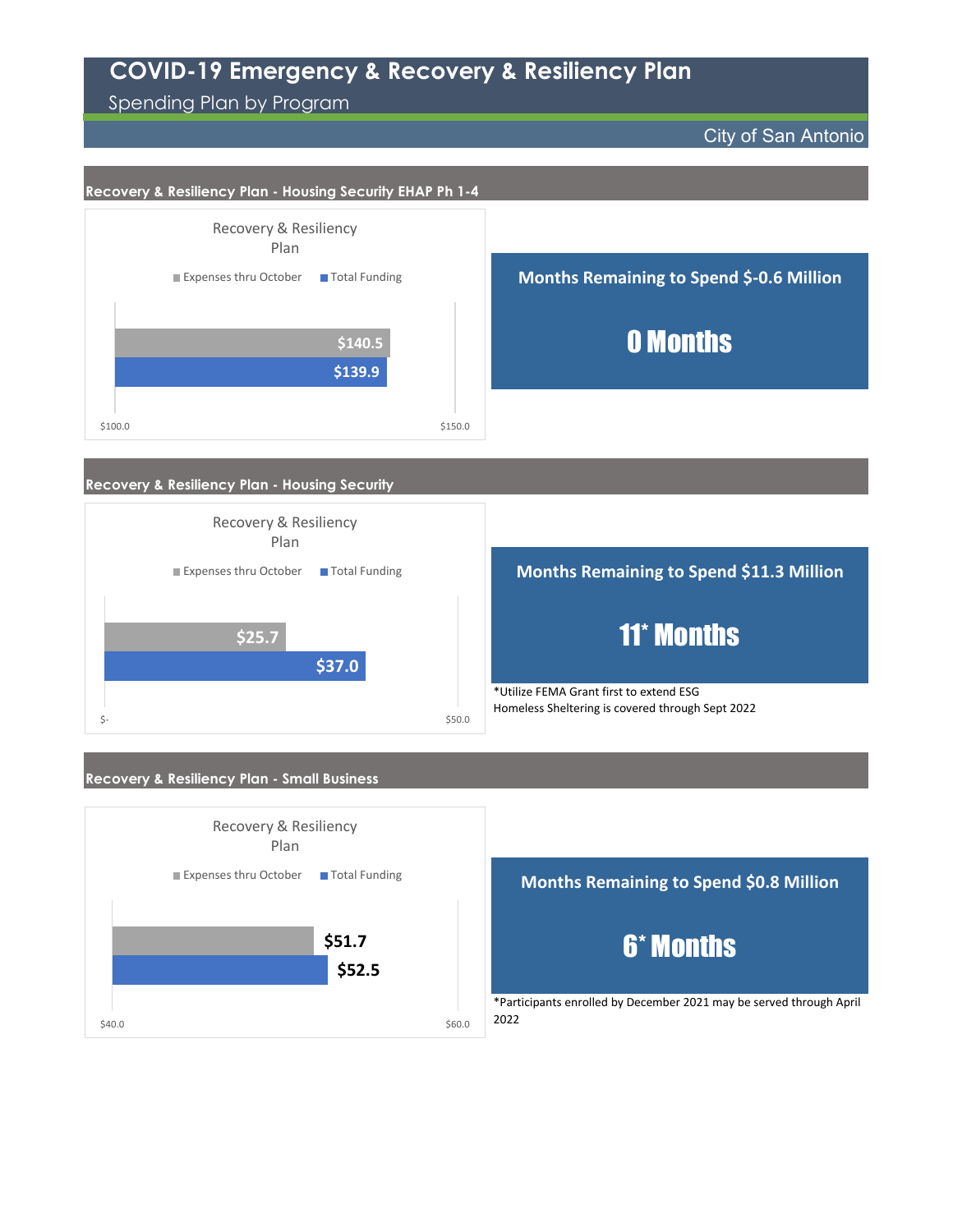Spending Plan by Program

City of San Antonio

#### **Recovery & Resiliency Plan - Digital Inclusion**





\*Substaintually complete by April 2022; Est. \$8.4M in Savings

#### **Other CARES Programs**



\* Varies by grant: Airport thru Sept 2024; **Months Remaining to Spend \$35.8 Million** 35\* Months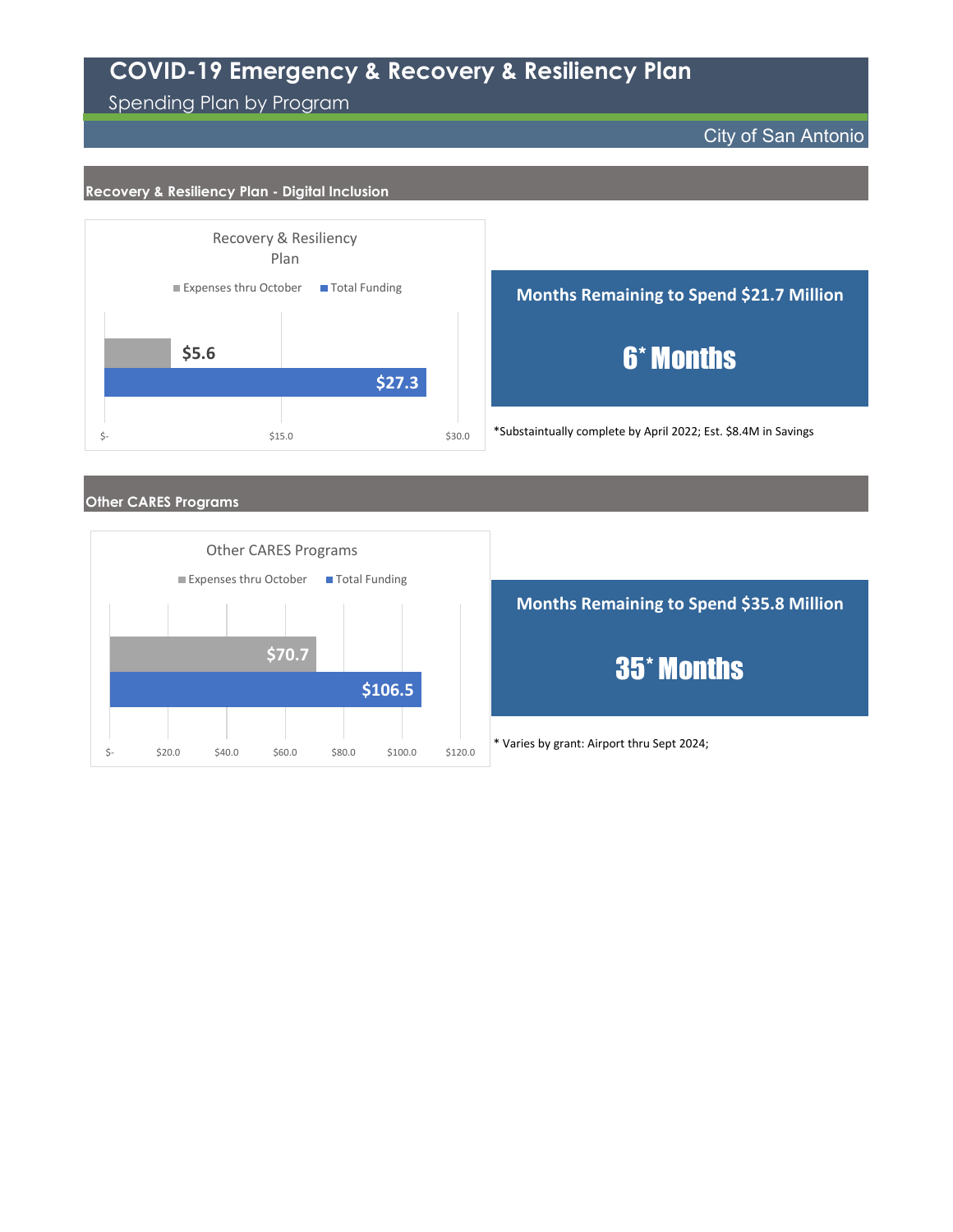Spending Plans by Funding Source

#### City of San Antonio

### **Coronavirus Relief Fund -\$ in Millions**



#### **General Fund**



#### **Months Remaining to Spend \$65.5 Million**

# 22 Months

Notes:

1) Health Implementation Plan (HIP) thru FY21 - Anticipate \$17.5M in savings that will be reallocated to SA Forward.

2)Work Force Development budget planned thru FY21. However spending plans are under review in collaboration with partners. It is likely that services will be extended beyond Sept. 21.

3)Digital Inclusion expenses projected thru April 2022 - Anticipate \$8.4M in savings

#### **Other Federal Grants**



**Months Remaining to Spend \$75.7 Million**

35 Months